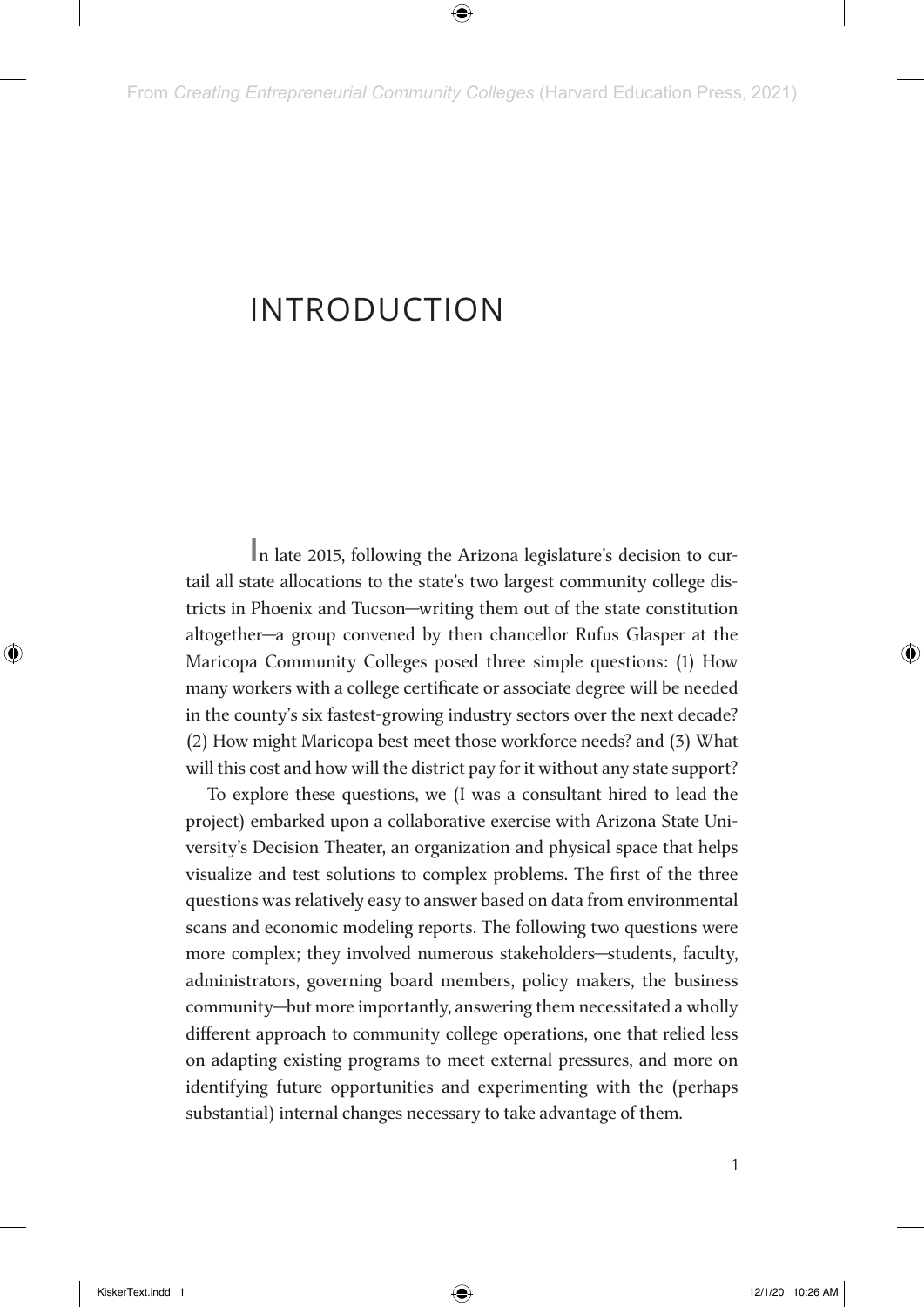As our group and several stakeholder audiences surfaced numerous possible solutions to address how Maricopa might best meet identified workforce needs and how to pay for it, I came to two major realizations. First, if Maricopa is to provide the education and training necessary to meet employment demand, it can no longer rely solely on the community college's three historic revenue sources: state subsidies; local support, primarily through property taxes; and tuition. In Maricopa's case, state subsidies were already gone. In theory, the district could attempt to raise property taxes, but a statewide voter referendum limiting expenditures of taxpayer dollars—as well as an overall aversion to higher taxes in Barry Goldwater's home state—made this option less probable. As well, a governing board ideologically predisposed to maximizing efficiencies before raising revenues made it clear that tuition hikes were off the table. Yet little if any fat remained to be trimmed from the budget; Maricopa, like many other community college districts across the country, would require a more entrepreneurial approach to financing and operations if it was to mitigate state disinvestment and preserve its ability to meet the economic and workforce needs of the community.

My second major realization was that although Maricopa and other colleges may be quite experienced in adapting to external pressures—adding a program here, taking on a new type of student there—historically they have not been particularly well equipped to *innovate*, or to engage in the type of creative, intentional change that may disrupt established ways of doing business. In some states, legislative directives that public colleges should not compete with private industry stymie entrepreneurial impulses. Decades-old budgeting and planning processes tied to fulltime-equivalent (FTE) students and available allocations from state and local governments act as barriers to more strategic revenue generation and cost- or need-based budgeting proposals. Tenure and collective bargaining agreements support expansion of the colleges' à la carte model of providing something for everyone but inhibit contraction. And fears of more closely aligning a public institution with corporate interests constrain new ideas about industry partnerships and profit-generating initiatives. Clearly, Maricopa needed to become more entrepreneurial in order to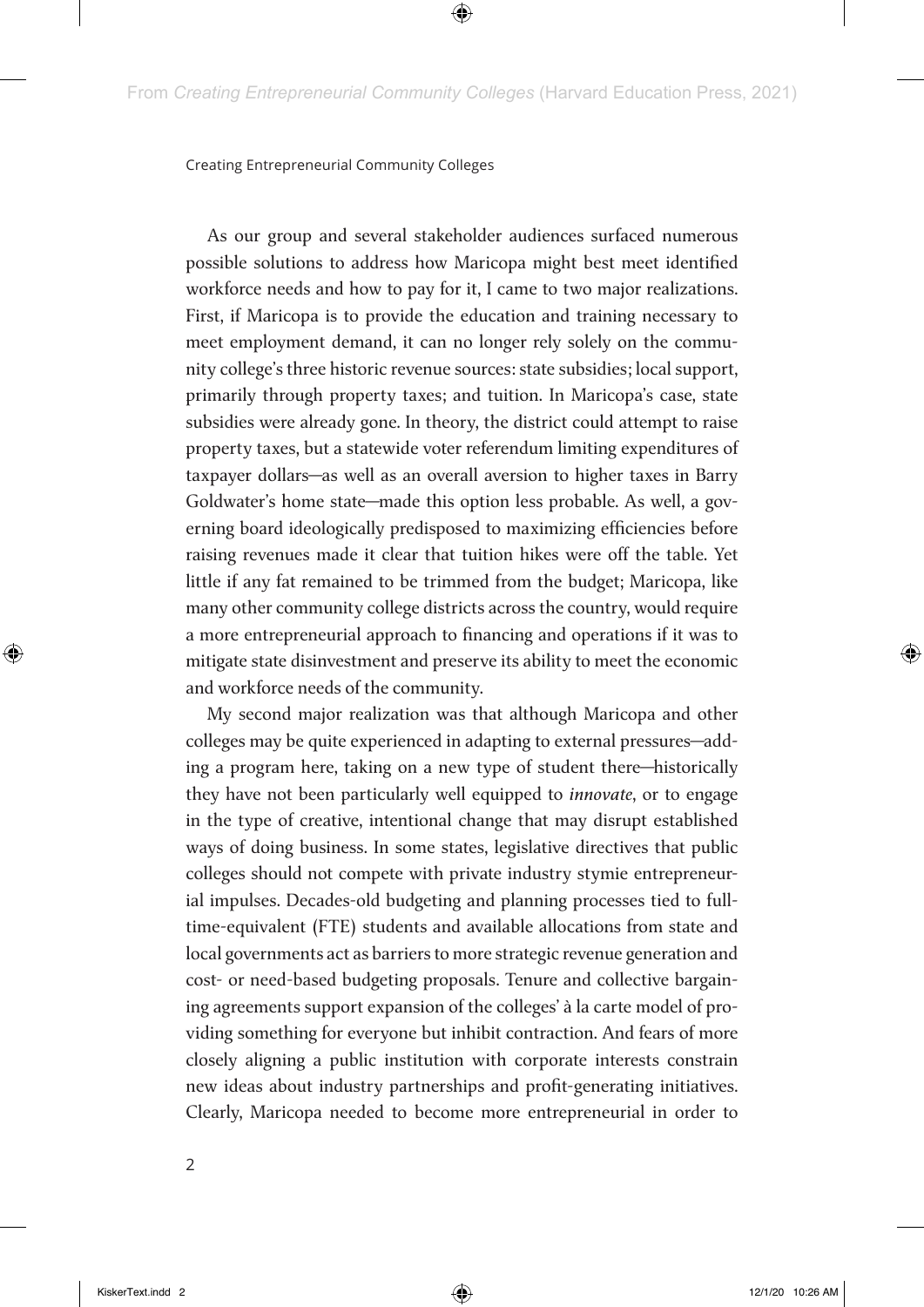survive, but lacked a process by which it could identify and evaluate entrepreneurial options and experiment with the internal (strategic, budgetary, organizational) changes necessary to optimize outcomes for stakeholders and reduce dependence on state allocations in ways that do not conflict with the institution's mission and values.

Maricopa does not face this dilemma alone. Across the country, states have systematically disinvested in public higher education in general and community colleges in particular.<sup>1</sup> Between 2001 and 2011, state and local allocations per FTE community college student decreased by 23 percent; by 2017, states were appropriating roughly \$2,000 less per student than they had been in 2001.<sup>2</sup> This trend toward disinvestment-coupled with heightened pressure for workforce credentials and greater educational attainment—has put pressure on colleges to seek out new, more entrepreneurial approaches to raising money and cutting costs, yet this shift has the potential to upend long-established organizational and financial models and raises fears that the colleges will prioritize profits over students, leading to an erosion of academic values.<sup>3</sup> Therefore, college leaders need a framework for exploring entrepreneurship in an empathic manner, one that ensures that new ventures amplify—rather than sacrifice—the institution's mission and the human needs of its stakeholders.

Design thinking—a fundamentally human-centered process in which a diverse group of professionals seeks a deep understanding of stakeholder needs and then tests the desirability and feasibility of new ideas through hands-on experimentation and prototyping<sup>4</sup>-provides such a framework. The process is exceptionally well suited to the challenge of community college entrepreneurship as it is grounded in empathy for college stakeholders and prioritizes the institution's mission and values throughout all stages of the innovation process, thus heading off one of the major critiques of entrepreneurial activities: that revenue-generating behaviors are antithetical to higher education's commitment to serve the public good.<sup>5</sup> In this book I argue that positioning a college or university's entrepreneurial actions as *market-oriented*, as many scholars and commentators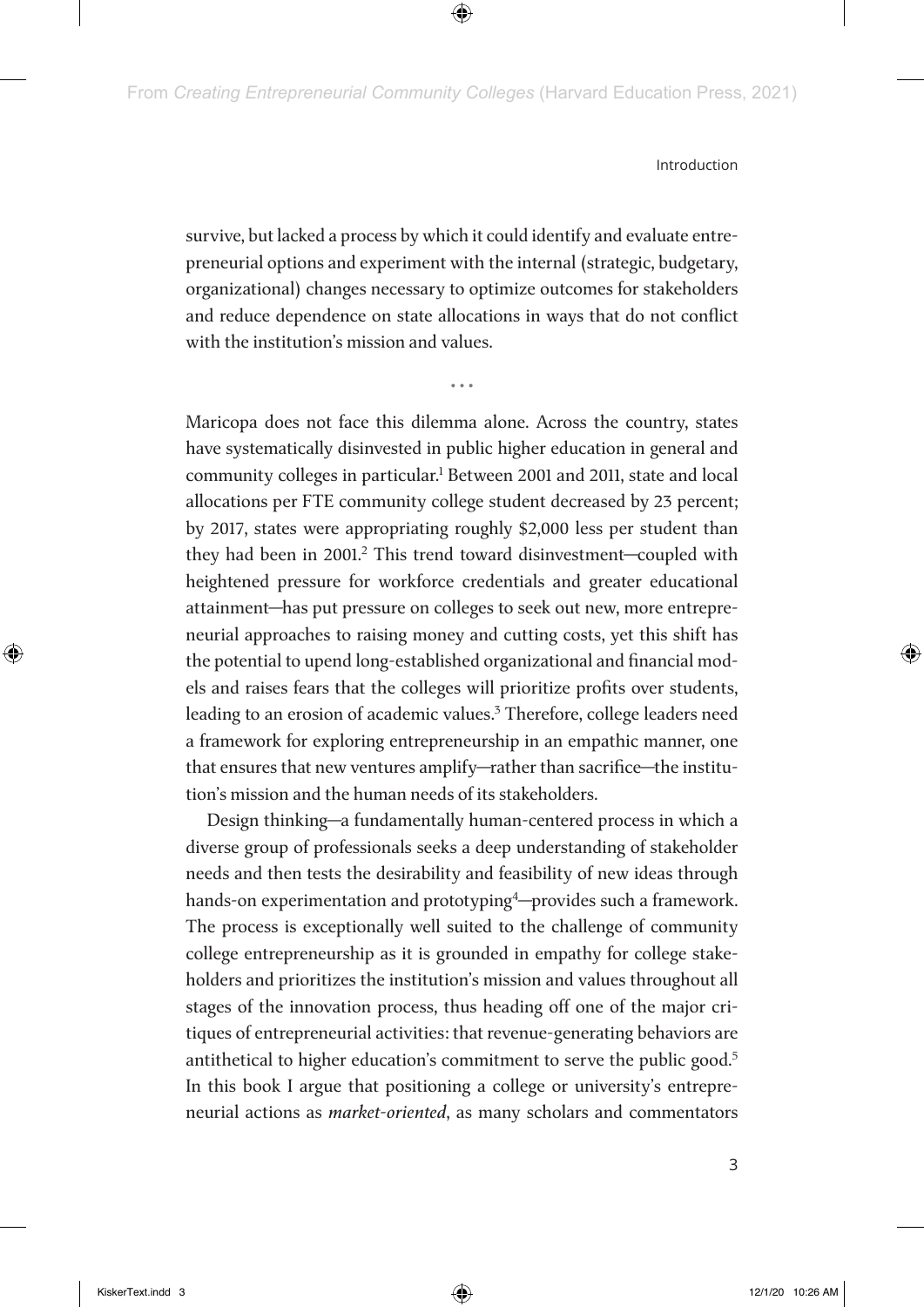critical of such activities often do, creates the false dichotomy that a college either serves students or serves the market. Because design thinking begins by empathizing with stakeholder needs and iteratively prototypes and tests new programs or ideas with those same stakeholders, the process can guide colleges in pursuing a *mission-oriented* approach to fiscal sustainability.

## **OVERVIEW OF CREATING ENTREPRENEURIAL COMMUNITY COLLEGES**

*Creating Entrepreneurial Community Colleges* is organized in three parts. Part I provides context for the central arguments presented in this book and outlines how design thinking can be a useful framework for community colleges to identify and evaluate entrepreneurial opportunities. Specifically, chapter 1 examines the current state of entrepreneurship in American community colleges, describing fiscal uncertainty and other drivers of innovation, offering definitions and examples, and detailing the major theoretical lenses through which entrepreneurial actions have been understood and critiqued. Chapter 2 examines community college entrepreneurship in a historical context—illustrating how it has been limited by an ever-prevalent *add everything, change nothing* ethos within the colleges. The chapter then explores why this next wave of entrepreneurship might be different and argues that an empathic, mission-oriented approach to organizational change is necessary if community colleges are to transcend their history of incremental adjustments and effectively finance and carry out their education, training, and community-uplift missions in the future. Chapter 3 describes design thinking as an approach to innovation and outlines a process whereby college leaders can identify and evaluate options for entrepreneurship and experiment with the internal changes necessary to optimize outcomes for stakeholders.

Part II, "Stories from the Field," illustrates community college entrepreneurship in action at four community colleges and districts across America: the Maricopa Community Colleges (Arizona), North Iowa Area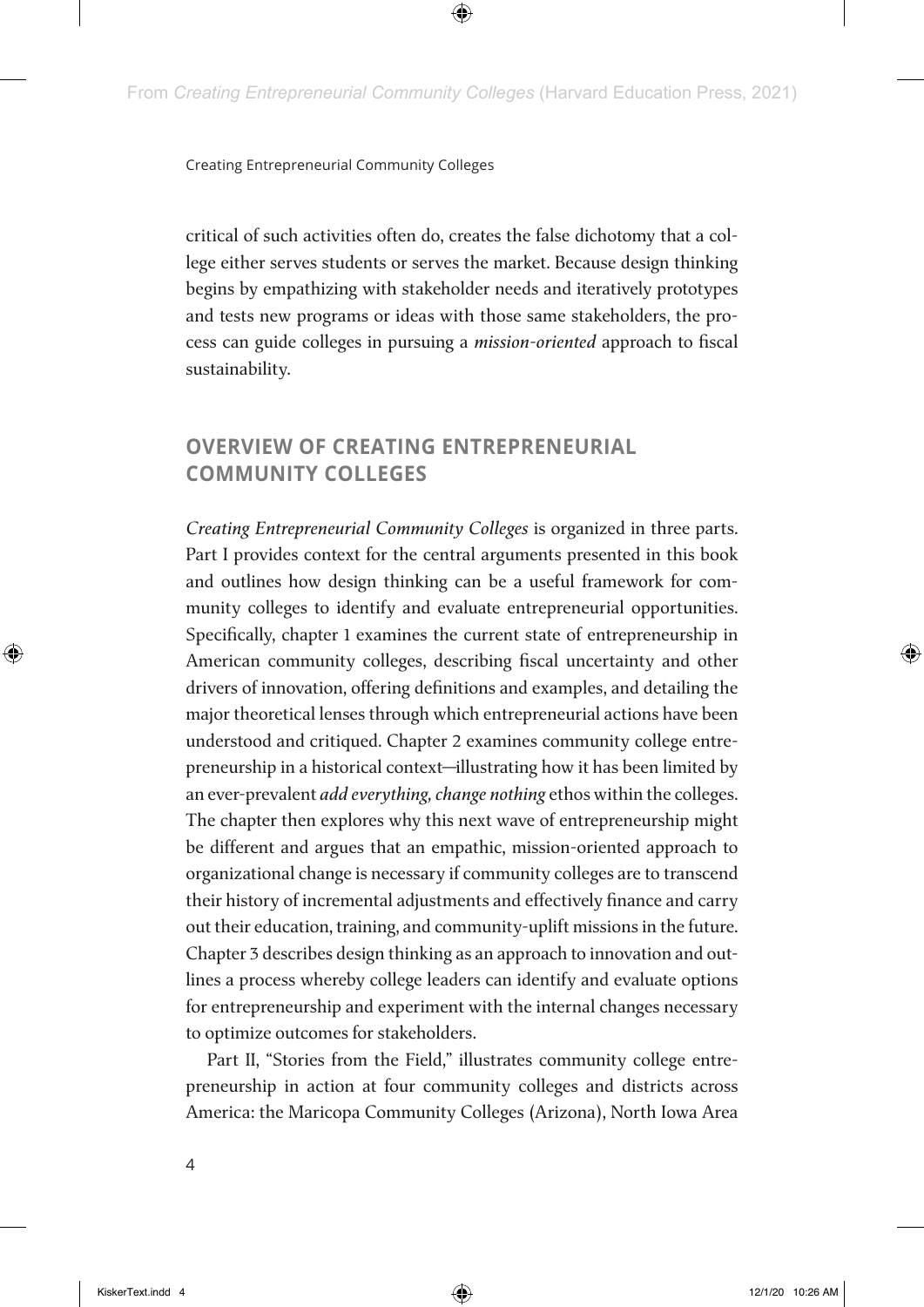Community College, Tarrant County College (Texas), and Valencia College (Florida). Throughout 2018 and 2019, I visited these exceptionally forward-thinking institutions, conducting in-depth qualitative interviews with more than fifty current and former leaders, faculty, and staff.<sup>6</sup> All interviews were audio recorded, transcribed, and coded for adherence or divergence to the central tenets of design thinking as well as the four questions in Jeanne Liedtka, Randy Salzman, and Daisy Azer's 2017 book, *Design Thinking for the Greater Good: Innovation in the Social Sector*, which is used as both an organizational framework and a conceptual framework for this book (and is described in detail in chapter 3)*.* Part II thus comprises four chapters, each dedicated to one of the four questions outlined in Liedtka et al.'s approach: What *Is*, What *If*, What *Wows*, and What *Works*. Stories appearing in these chapters illustrate how these four community colleges have approached entrepreneurship in ways that correspond with the design thinking framework (or do not), as well as their challenges, failures, course corrections, and achievements. Chapter 7, "Understanding What *Works*," also explores the role of institutional leaders in cultivating an entrepreneurial culture, as well as the crucial role of external partnerships in community college entrepreneurship and innovation.

Part III transitions from stories of entrepreneurship at the four colleges highlighted in this book to how community colleges everywhere can begin to innovate in mission-oriented ways. In particular, chapter 8 considers the ways in which colleges might modify organizational structures and financial practices to better support and sustain innovative ideas, explores how institutional size and location affect opportunities for entrepreneurship, and investigates the extent to which entrepreneurial actions have reduced the colleges' reliance on state or other sources of governmental funding. This concluding chapter then looks to the future, offering ideas for how colleges might design the next wave of mission-oriented entrepreneurship on their campuses and how the community college sector as a whole can function as one giant learning laboratory in which the creation, testing, and refining of new ideas can be shared across institutional boundaries and tailored to fit each organization's historical, demographic, political, and cultural contexts.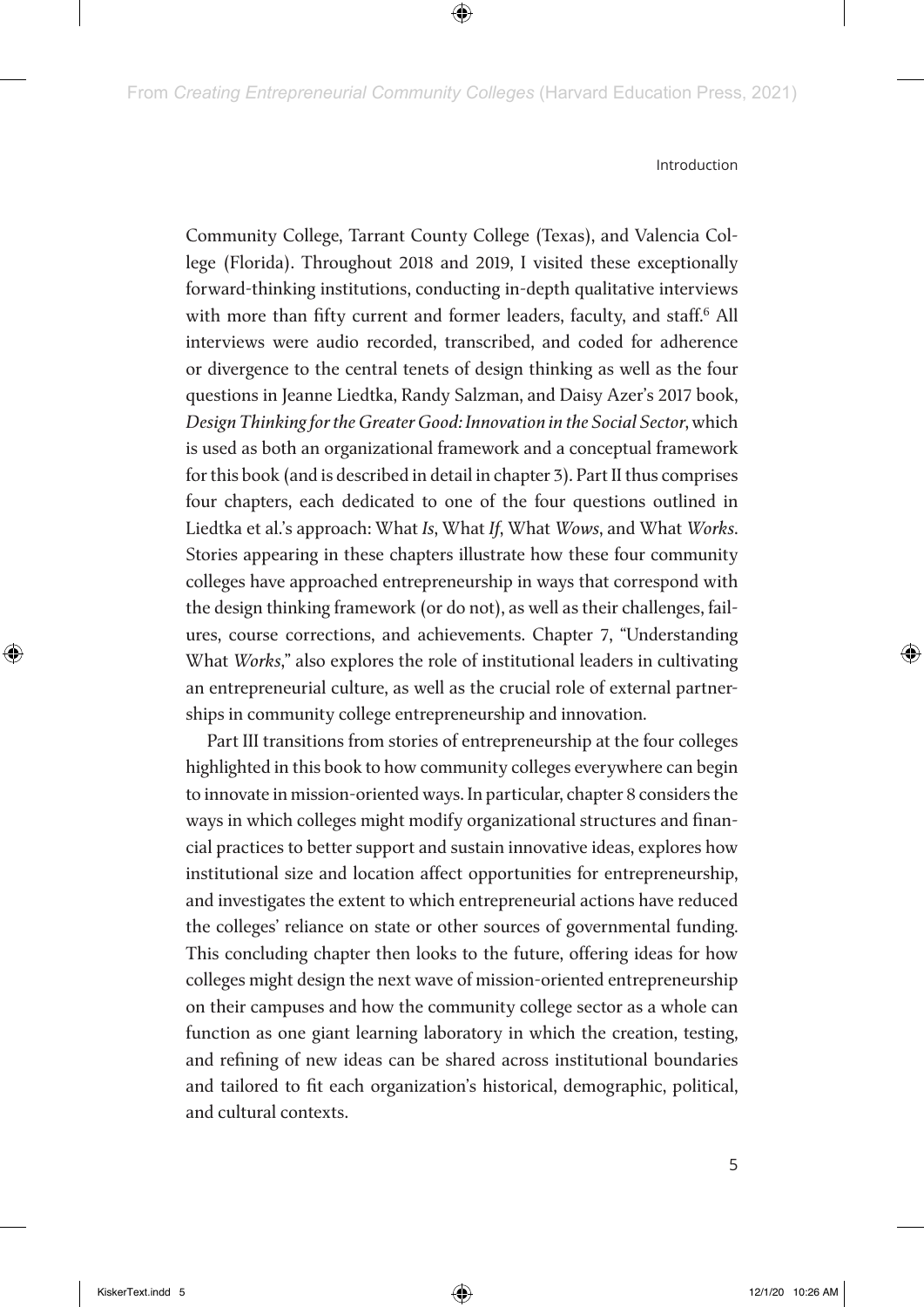I hope that readers find the design thinking process to be a useful framework for guiding efforts to engage in mission-oriented change, and that the stories contained within these pages provide inspirational examples of how community colleges can identify opportunities to better serve students and communities and experiment with the sometimes-substantial internal changes necessary to take advantage of them. It is important to emphasize that one need not work for an exceptionally well-heeled community college, or one with a long history of entrepreneurial behavior, to embark on this journey. A culture of innovation can gestate just as quickly in small, rural colleges as it can in large urban institutions, and as this book illustrates, an entrepreneurial mind-set can be cultivated and implemented just as easily by biology or agriculture faculty as those in business departments or administrative suites.

## **ABOUT THE COMMUNITY COLLEGES HIGHLIGHTED IN THIS BOOK**

Stories of entrepreneurial efforts at the four colleges and districts I visited are sprinkled throughout this book, especially in chapters 4 through 7. The following provides a bit of context and background information about these institutions, which share a commitment to entrepreneurship and innovative thinking but differ greatly in size, geographic location, and historical and curricular emphases.

## **Valencia College, Florida**

Valencia College, located in the greater Orlando area, is one of the largest community colleges in Florida, enrolling over 62,000 students per year across its seven campuses, Advanced Manufacturing Training Center, and School of Public Safety. The college's extraordinary growth since its inception in 1967 mirrors that of its surrounding area; driving between Valencia campuses feels like an expedition past newly built apartment and office complexes and ever-expanding infrastructure projects. Since 2000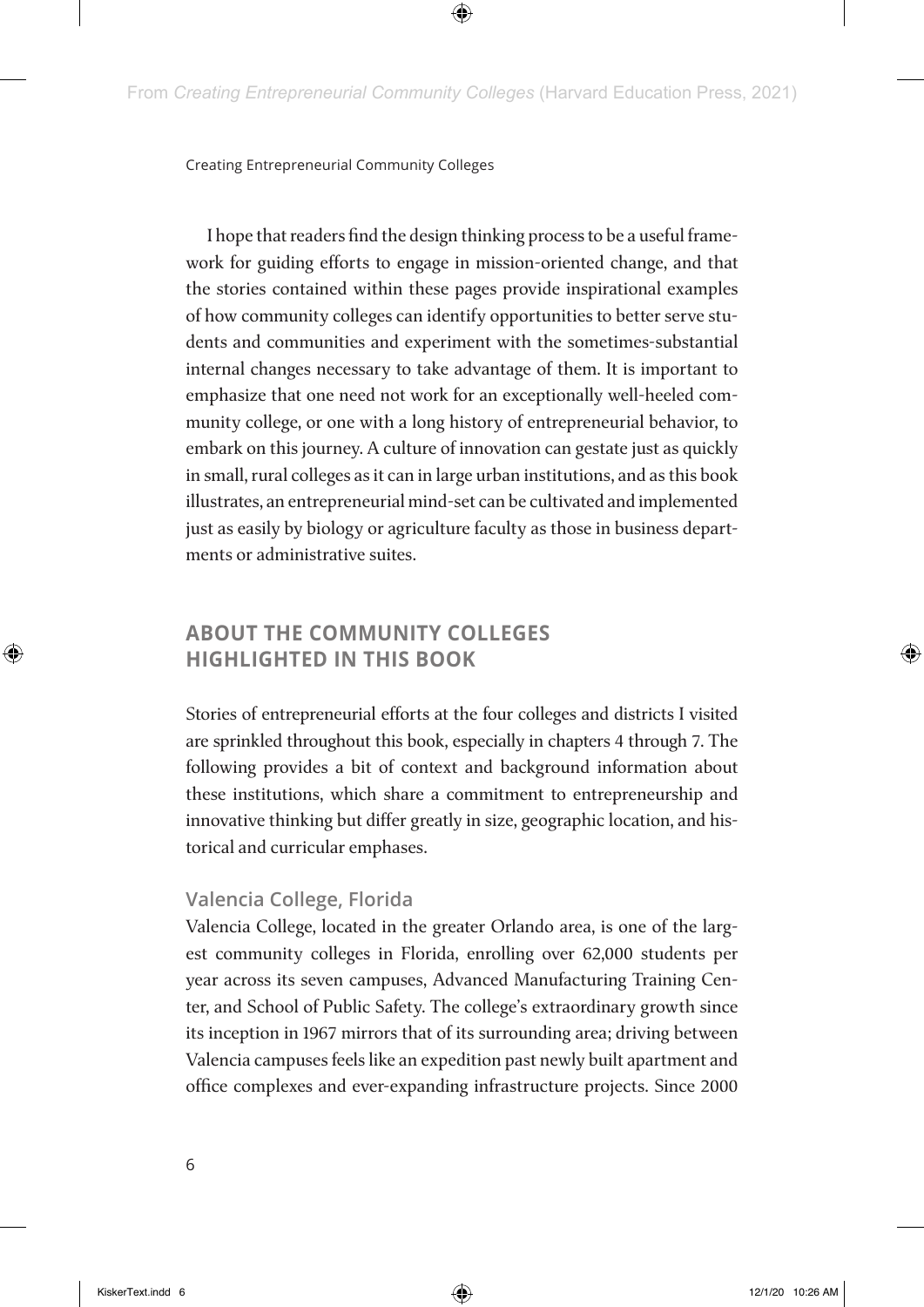Valencia has focused on scaling academic and workforce development programs through partnerships with area businesses, educational institutions, and community organizations. These include a guaranteed transfer pathway to the University of Central Florida, the Walt Disney World Center for Hospitality and Culinary Arts, a criminal justice institute, and numerous corporate training partnerships, including with Lockheed Martin, Sysco, and Universal Studios. In 2011, Valencia began offering bachelor's degrees in certain applied areas, including nursing, cardiopulmonary sciences, computing technology and software development, radiologic and imaging sciences, business and organizational leadership, and electrical and computing engineering technology.

Among students enrolled in Valencia's credit programs, more than three-quarters are younger than twenty-five, although adults make up the majority of students in continuing workforce education and adult vocational programs. More than half of Valencia's students are from races and ethnicities historically underserved in institutions of higher education and roughly 65 percent attend part-time.<sup>7</sup> Valencia also has a robust international student population, numbering nearly 1,700 in fall 2017.<sup>8</sup> Since 2000 Valencia College has been led by Sanford (Sandy) Shugart, a charismatic, soft-spoken man whose long career in education and writings on leadership are evident in the near-reverent way his employees speak of him and in the thoughtful manner in which he describes the intentions behind various Valencia initiatives.

## **North Iowa Area Community College**

North Iowa Area Community College—NIACC, for short—sits on a small rise on the periphery of Mason City, Iowa. Surrounded by cornfields and pastures, five hundred acres of which are owned and operated by the college, and with several enormous windmills in the distance, NIACC's agricultural roots are obvious, although one step into the college's new science and math wing or robotics laboratory makes clear that the college is also thinking deeply about how it can best prepare students for the increasingly technical and highly skilled jobs of the future. NIACC is the oldest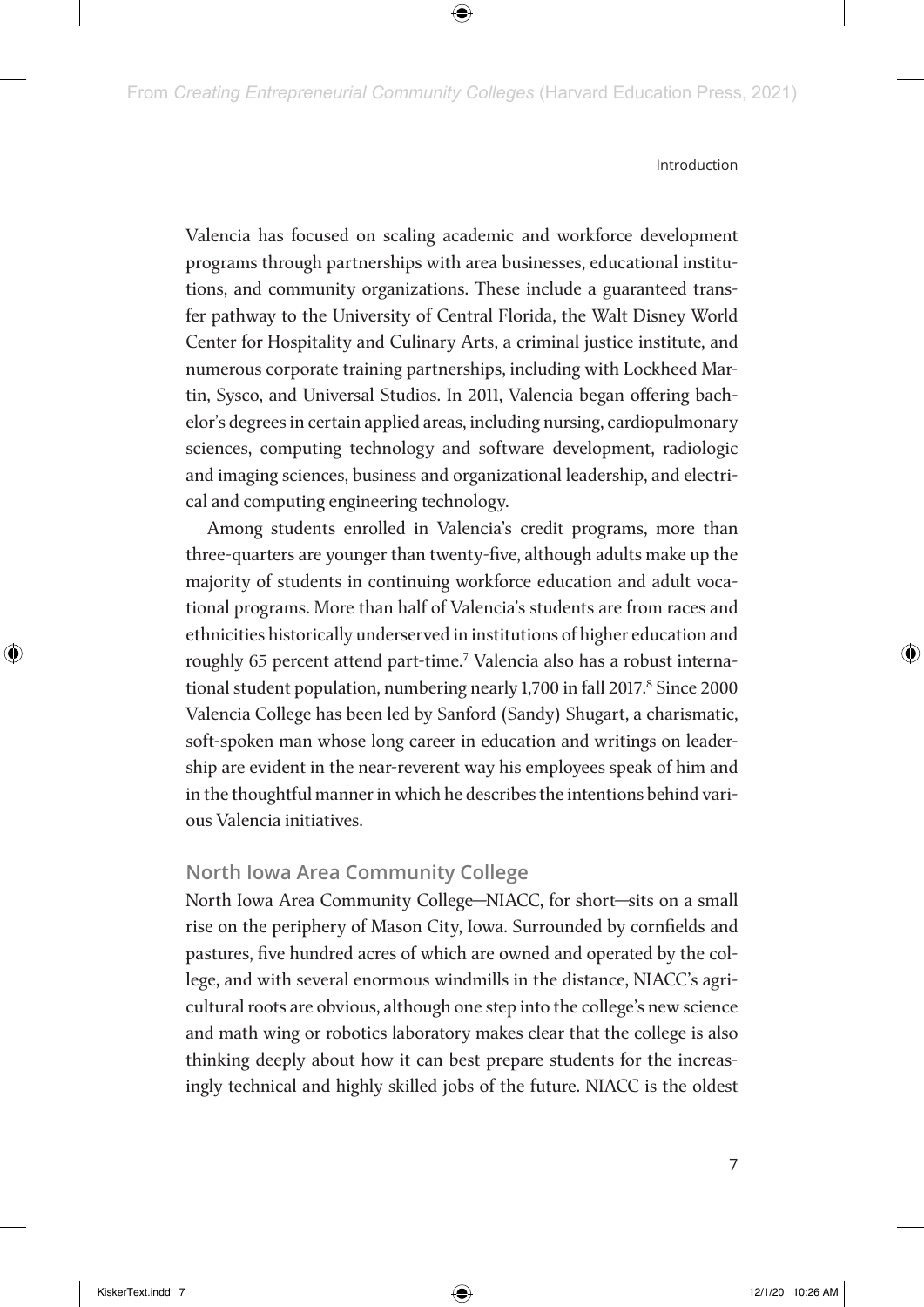community college in Iowa: its three hundred faculty and staff and roughly five thousand credit and noncredit students celebrated its one-hundredyear anniversary in 2018.<sup>9</sup>

NIACC students reflect the surrounding population; the vast majority are white, although historically underserved populations nearly doubled between 2005 and 2014 to 11 percent. More than three-quarters of NIACC students are twenty-two or younger, and over half attend part-time. Like many rural community colleges, NIACC has a robust intercollegiate athletics program as well as on-campus housing, used primarily for athletes, international students recruited to the campus, and those who live on the outskirts of the college's 3,700 square-mile service area.10

NIACC is the only community college in the state to operate a John Pappajohn Entrepreneurial Center, which works to spur economic growth by providing programs, services, and resources for aspiring and existing business owners in the surrounding communities. (The other five Pappajohn Centers are located at the University of Iowa, Iowa State, the University of Northern Iowa, and Drake University.) NIACC's Pappajohn Center provides a vital connection between the college and community, and its director, Tim Putnam, works closely with NIACC faculty and administrators to help students learn about and incorporate an entrepreneurial mind-set into their everyday lives. NIACC is led by Steven Schulz. A native Iowan and former K–12 superintendent, Schulz's emphasis on partnerships and creating a collaborative work environment has transformed NIACC into one of the most entrepreneurial colleges in the Midwest. Schulz sits on the board of the National Association for Community College Entrepreneurship (NACCE), a member-serving-member organization dedicated to promoting entrepreneurship through community colleges.

## **Maricopa Community Colleges, Arizona**

One of the largest community college districts in the country, Maricopa's ten colleges and two skill centers are located throughout the greater Phoenix area and serve nearly 200,000 credit and noncredit students each year. Roughly half of all Maricopa students are from races and ethnicities historically underserved in higher education; the vast majority of these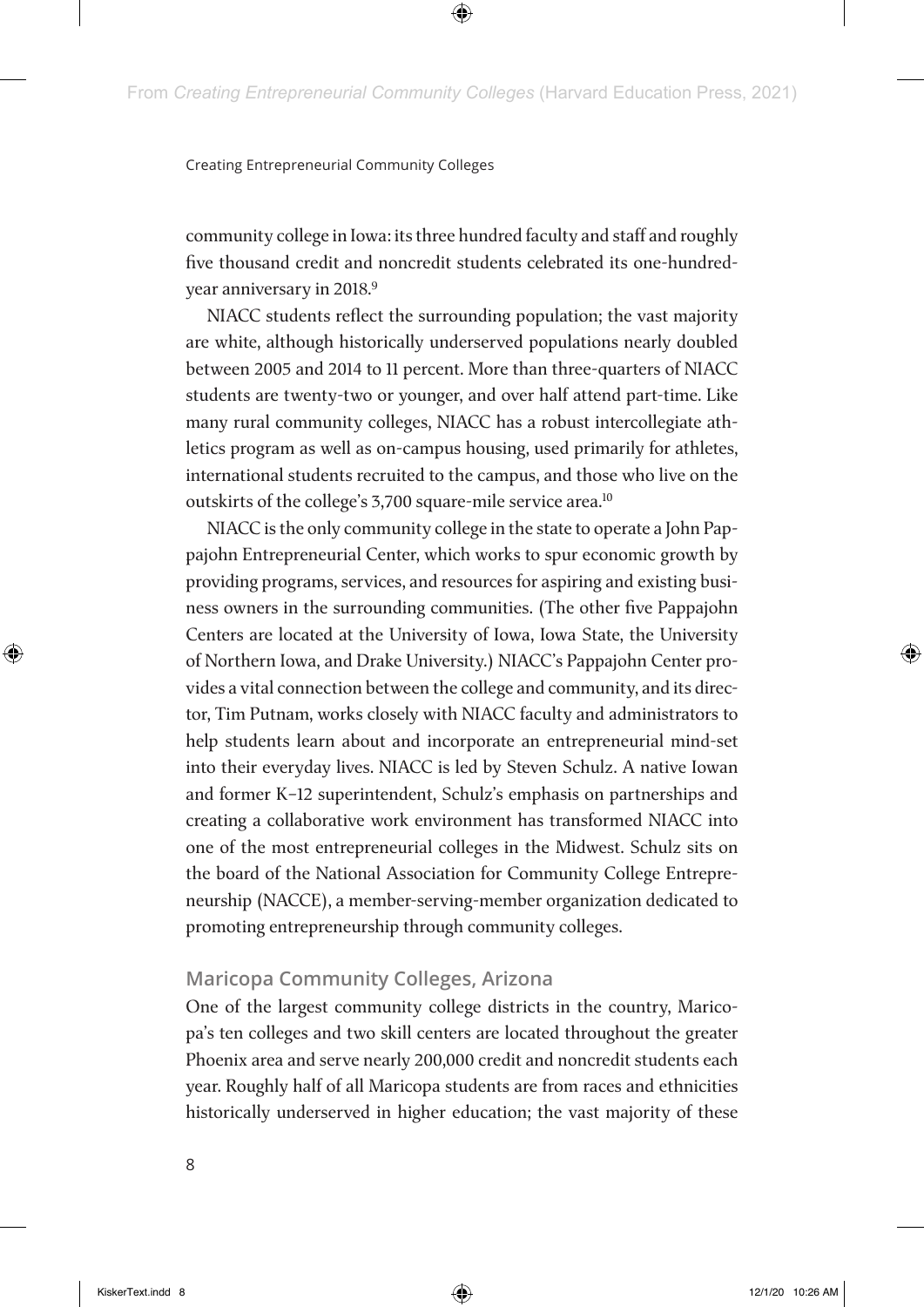are Latinx. Fifty-three percent of students are the first in their families to attend college; 71 percent attend part-time. The average age is twenty-five.<sup>11</sup>

Under the leadership of Rufus Glasper (chancellor from 2003 to 2016), Maria Harper-Marinick (chancellor from 2016 to 2020), and interim chancellor Steven Gonzales, Maricopa has developed numerous entrepreneurial ventures, including Maricopa Corporate College (MCOR), which holds training workshops, boot camps, and employee development and recruitment programs, as well as the Center for Entrepreneurial Innovation, a full-service business incubator located at the district's GateWay campus. Maricopa has a long history of entrepreneurial innovation, however, dating to the inception of Rio Salado College, one of the first "colleges without walls." In 2016 Maricopa and its sister colleges across Arizona campaigned successfully to make entrepreneurial dollars exempt from legislative expenditure limitations, which in theory (if not yet in practice) will allow the district to utilize revenue from entrepreneurial partnerships and programs to mitigate state disinvestment.12

### **Tarrant County College, Texas**

From 1965 to 1999, Tarrant County College (TCC) was known as Tarrant Junior College, and its history as the premier transfer institution in the Fort Worth area has shaped much of its institutional culture. Home to six campuses—including TCC Connect, an online campus established in 2015—TCC enrolls nearly 1 in every 22 Tarrant County residents each year, or roughly 51,000 students. Over half of these are from historically underserved races and ethnicities; 72 percent attend part-time; and 71 percent are twenty-four or younger.13

TCC's chancellor, Eugene (Gene) Giovannini, was recruited to the institution in 2016 after serving as the founding president of Maricopa Corporate College, in part to introduce the same kind of entrepreneurial thinking at TCC that he had brought to the Maricopa system. A fast-speaking, gregarious man with a thick New York accent, Giovannini gives the impression that his mind is several chess moves ahead of what is currently occurring, and his enthusiasm for TCC's future as an institution that utilizes entrepreneurship as a method to deliver on its mission is contagious. Under